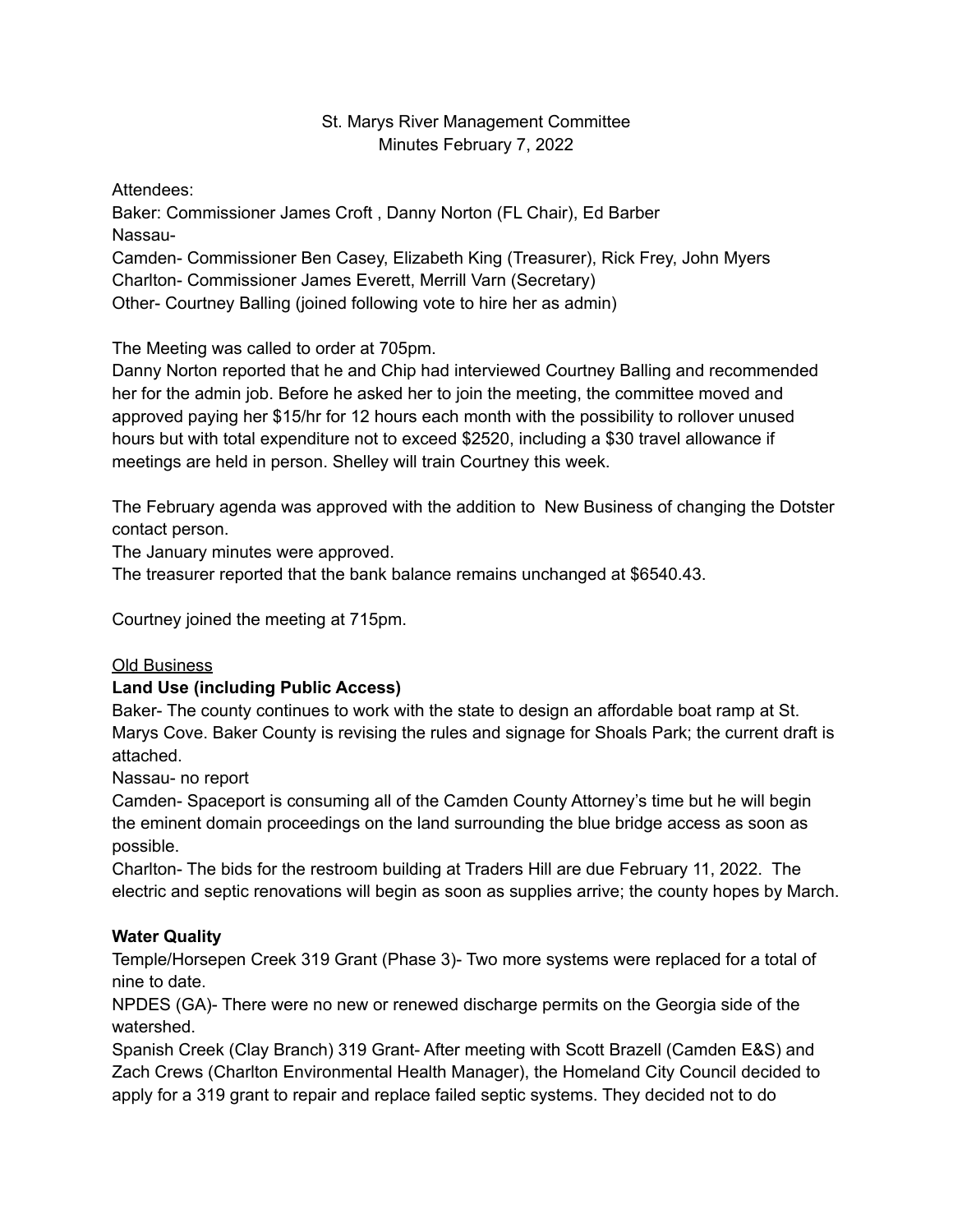additional mapping since systems did not need to be permitted to be repaired or replaced and because new systems would be mapped as they were installed. The next meeting is set for February 17, 2022. Courtney Balling is writing the grant as part of the internship for her masters in Ecology at UGA.

Management Plan Actions

Septic Think Tank- The spreadsheet was circulated to the Environmental Health Managers for updates.

#### **Water Quantity**

Four County Stormwater

Camden County Resiliency Plan- Chuck White reported that the consultant was about 60% finished with the design of the Resiliency Operations Center.

Georgia Water Councils- Coastal Georgia Regional Water Council is meeting February 24. Elizabeth King will attend virtually. Suwanee Satilla Regional Water Council is meeting March 9; Chip Campbell may attend.

# **Regulation/ Comprehensive Plans**

Nassau County No Wake Zone- no report

Overlays- Baker County sent a copy of their St. Marys Overlay Ordinance 2005-55 passed August 15, 2005. It was very similar to the one passed by Nassau County. On December 7, 2002, Chip Campbell and Ken Hase presented a draft resolution supporting the Mountain and Rivers Corridor Act and the subsequent EPD ruling to the Charlton County Board of Commissioners. Charlton County passed the resolution but it may not have been signed and recorded. The clerk is continuing to search.

#### **Administrative**

Migration of Files- Shelley has completed the file migration and will resolve the access issues before she turns everything over to Courtney this week.

Annual Report- Charlton Board of Commissioners received the Annual Report February 3. It is scheduled for delivery to Camden County on February 11. It will be presented to Baker County in February also. Merrill will work with Keith Tindall to get the report on the Nassau County agenda.

# New Business

County Participation and Annual Contribution- Merrill will ask Amy Bell, Nassau County, about the procedures for soliciting new members. Elizabeth King will send out annual dues notifications.

#### Partner Reports

SMRK- Twin Pines- EPD has requested additional information from Twin Pines and is awaiting their response. SJRWMD- no report GDNR- no report